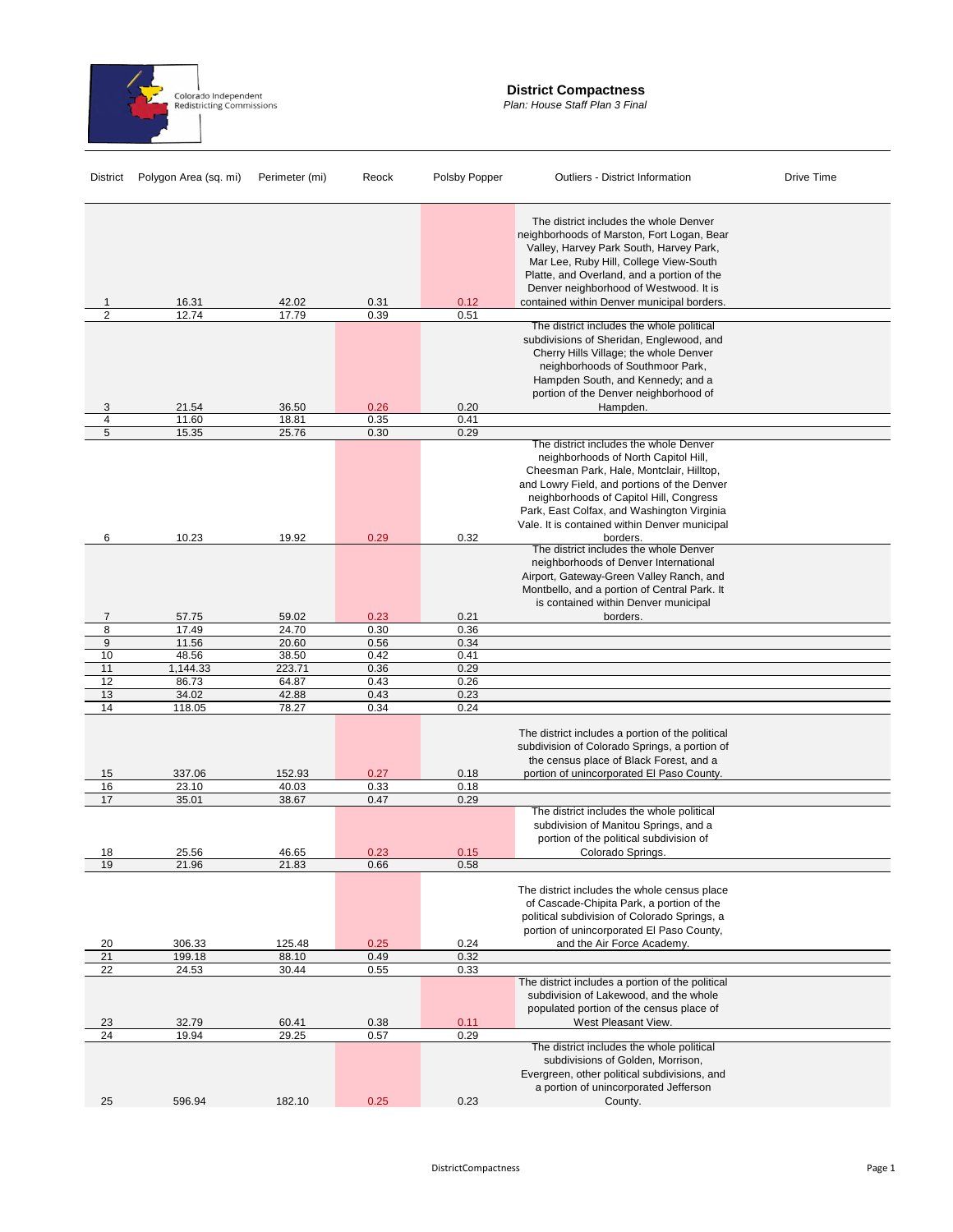|          |                |                |              |              |                                                                                                                                                                                                                                                                                       | The drive time from Meeker to<br><b>Steamboat Springs to Edwards</b><br>is approximately 3 hours and 13<br>minutes. Steamboat Springs is<br>the largest population in this |
|----------|----------------|----------------|--------------|--------------|---------------------------------------------------------------------------------------------------------------------------------------------------------------------------------------------------------------------------------------------------------------------------------------|----------------------------------------------------------------------------------------------------------------------------------------------------------------------------|
| 26       | 11,798.66      | 625.09         | 0.43         | 0.38         |                                                                                                                                                                                                                                                                                       | district.                                                                                                                                                                  |
| 27       | 58.76          | 81.66          | 0.29         | 0.11         | The district includes the whole political<br>subdivision of Wheat Ridge, the whole<br>census places of Applewood and Fairmount,<br>a portion of the political subdivision of<br>Arvada, and the Rocky Flats National<br>Wildlife Refuge.                                              |                                                                                                                                                                            |
| 28       | 17.75          | 21.80          | 0.50         | 0.47         |                                                                                                                                                                                                                                                                                       |                                                                                                                                                                            |
| 29       | 34.22          | 46.33          | 0.30         | 0.20         |                                                                                                                                                                                                                                                                                       |                                                                                                                                                                            |
| 30       | 25.47          | 40.27          | 0.34         | 0.20         |                                                                                                                                                                                                                                                                                       |                                                                                                                                                                            |
| 31       | 21.36          | 39.85          | 0.35         | 0.17         |                                                                                                                                                                                                                                                                                       |                                                                                                                                                                            |
| 32       | 90.43          | 75.16          | 0.25         | 0.20         | The district includes the whole political<br>subdivision of Commerce City, the whole<br>census places of North Washington and<br>Welby, the Rocky Mountain Arsenal<br>National Refuge, and an unincorporated<br>portion of Adams County.<br>The district includes the whole populated |                                                                                                                                                                            |
|          |                |                |              |              | portions of the political subdivisions of                                                                                                                                                                                                                                             |                                                                                                                                                                            |
| 33       | 37.46          | 66.46          | 0.21         | 0.11         | Broomfield and Superior.                                                                                                                                                                                                                                                              |                                                                                                                                                                            |
| 34       | 20.01          | 31.07          | 0.34         | 0.26         |                                                                                                                                                                                                                                                                                       |                                                                                                                                                                            |
| 35       | 15.93          | 26.07          | 0.41         | 0.29         |                                                                                                                                                                                                                                                                                       |                                                                                                                                                                            |
| 36       | 81.25          | 65.77          | 0.35         | 0.24         |                                                                                                                                                                                                                                                                                       |                                                                                                                                                                            |
|          | 34.53          | 41.72          | 0.24         | 0.25         | The district includes the whole political<br>subdivision of Greenwood Village, the whole<br>census place of Dove Valley, and a portion<br>of the political subdivision of Centennial.                                                                                                 |                                                                                                                                                                            |
| 37<br>38 | 26.01          | 29.88          | 0.46         | 0.37         |                                                                                                                                                                                                                                                                                       |                                                                                                                                                                            |
|          |                |                |              | 0.19         |                                                                                                                                                                                                                                                                                       |                                                                                                                                                                            |
| 39<br>40 | 707.34         | 215.71         | 0.45<br>0.43 | 0.29         |                                                                                                                                                                                                                                                                                       |                                                                                                                                                                            |
|          | 20.34          | 29.67          |              |              |                                                                                                                                                                                                                                                                                       |                                                                                                                                                                            |
| 41<br>42 | 13.58          | 16.74          | 0.51<br>0.49 | 0.61<br>0.58 |                                                                                                                                                                                                                                                                                       |                                                                                                                                                                            |
| 43       | 12.97<br>21.01 | 16.72<br>21.99 | 0.37         | 0.55         |                                                                                                                                                                                                                                                                                       |                                                                                                                                                                            |
| 44       | 43.47          | 46.70          | 0.44         | 0.25         |                                                                                                                                                                                                                                                                                       |                                                                                                                                                                            |
| 45       | 68.89          | 72.81          | 0.35         | 0.16         |                                                                                                                                                                                                                                                                                       |                                                                                                                                                                            |
| 46       | 3,324.66       | 405.39         | 0.52         | 0.25         |                                                                                                                                                                                                                                                                                       |                                                                                                                                                                            |
| 47       | 15,828.65      | 647.70         | 0.49         | 0.47         |                                                                                                                                                                                                                                                                                       | The drive time from Pueblo<br>West to Trinidad to Lamar is<br>approximately 3 hours and 45<br>minutes. Pueblo West is the<br>largest population in the district.           |
| 48       | 535.13         | 179.40         | 0.41         | 0.21         |                                                                                                                                                                                                                                                                                       |                                                                                                                                                                            |
| 49       | 4,111.04       | 426.10         | 0.44         | 0.28         |                                                                                                                                                                                                                                                                                       |                                                                                                                                                                            |
| 50       | 32.01          | 54.65          | 0.28         | 0.13         | The district includes the whole political<br>subdivision of Evans and a portion of the<br>political subdivision of Greeley.                                                                                                                                                           |                                                                                                                                                                            |
| 51       | 71.72          | 48.46          | 0.66         | 0.38         |                                                                                                                                                                                                                                                                                       |                                                                                                                                                                            |
| 52       | 40.06          | 40.68          | 0.44         | 0.30         |                                                                                                                                                                                                                                                                                       |                                                                                                                                                                            |
| 53       | 31.27          | 44.06          | 0.41         | 0.20         |                                                                                                                                                                                                                                                                                       |                                                                                                                                                                            |
| 54       | 3,901.94       | 369.20         | 0.44         | 0.36         |                                                                                                                                                                                                                                                                                       |                                                                                                                                                                            |
| 55       | 67.54          | 56.37          | 0.33         | 0.27         |                                                                                                                                                                                                                                                                                       |                                                                                                                                                                            |
|          |                |                |              |              |                                                                                                                                                                                                                                                                                       | The drive time from Burlington<br>to Calhan to Ponderosa Park is<br>approximately 2 hours and 38<br>minutes. Ponderosa Park is the                                         |
| 56       | 10,960.11      | 551.64         | 0.47         | 0.45         |                                                                                                                                                                                                                                                                                       | largest population in the district.                                                                                                                                        |
| 57       | 4,221.97       | 456.83         | 0.27         | 0.25         | The district includes the whole political<br>subdivisions of Garfield and Pitkin Counties<br>and a portion of Eagle County.                                                                                                                                                           |                                                                                                                                                                            |
| 58       | 10,564.87      | 733.36         | 0.40         | 0.25         |                                                                                                                                                                                                                                                                                       | The drive time from Gunnison to<br>Montrose to Lewis is<br>approximately 4 hours.<br>Montrose is the largest<br>population in the district.                                |
| 59       | 4,987.77       | 463.39         | 0.31         | 0.29         |                                                                                                                                                                                                                                                                                       |                                                                                                                                                                            |
| 60       | 6,099.58       | 579.81         | 0.37         | 0.23         |                                                                                                                                                                                                                                                                                       | The drive time from Salida to<br>Silverthorne to Kremmling is<br>approximately 2 hours and 24<br>minutes. Salida is the largest<br>population in the district.             |
|          |                |                |              |              | The district includes a portion of the political                                                                                                                                                                                                                                      |                                                                                                                                                                            |
| 61       | 295.29         | 181.94         | 0.24         | 0.11         | subdivision of Pueblo and a portion of<br>unincorporated Pueblo County.                                                                                                                                                                                                               |                                                                                                                                                                            |